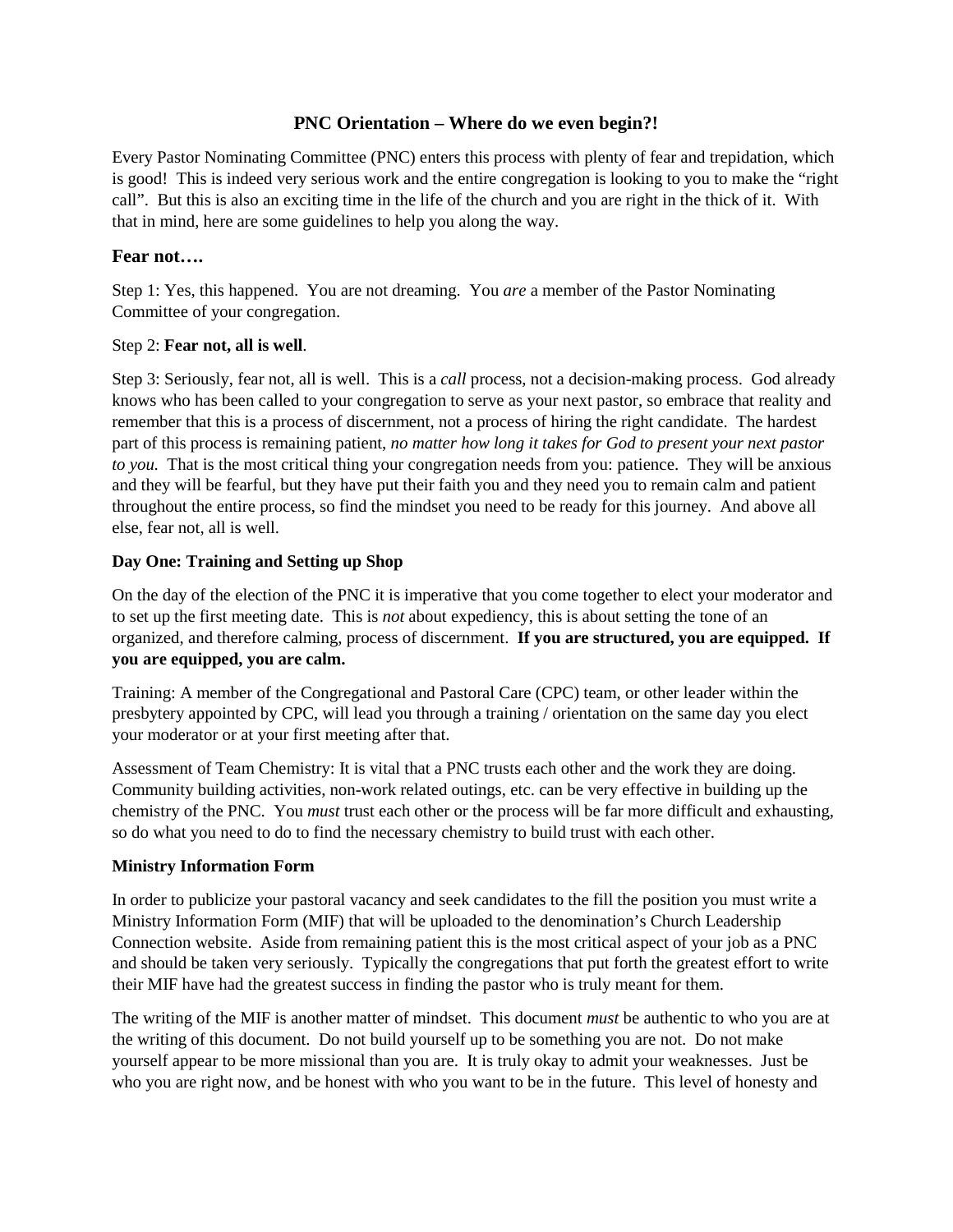transparency is highly sought after by quality and gifted pastors, and they can tell when a congregation is not be authentic and will pass by those MIFs in search of "the real deal".

# **Establish Timeline**

The PNC and Session should meet prior to the first meeting of the PNC to determine proposed timelines.

- 1. Take some time as a group to really think about your next pastor and how long you hope they will remain with you. Do you simply need someone to add some stability and leadership for 2-3 years? Then factor that into your timeline because a short-term pastor is far easier to find and will not require a lengthy process. However, if you want your next pastor to remain for 7-10 years or longer then a two year investment of time to find that pastor will be worth the effort. It may not take that long, but be mentally and prayerfully prepared for that to keep the process calm and free from anxiety, and most importantly free from rash decisions that you may later regret.
- 2. Once you have established your overall search timeline then you can set a realistic timeline for the creation of the MIF. Be sure to set a realistic timeline that does not cause the PNC to rush through the writing process. A timeline of 6 months is a good rule of thumb because it gives the PNC plenty of space to build team chemistry and calmly write the MIF. It is entirely possible it can be done sooner, but it's best to enter the process with more time allowed.
- 3. Communicate the timelines to the congregation. Communication of timelines is critical to keeping people calm and patient throughout the process. If everyone knows the PNC has 6 months to write the MIF and up to two or more years to find the *right* pastor then it dramatically reduces anxiety and allows the session to make the appropriate arrangements for filling the pulpit during that period of time. Again, **if you are structured, you are equipped. If you are equipped, you are calm.** If you are *all* patient God will present your next pastor to you in a very clear way, it's simply a matter to seeking out that person with a calm and open heart.

# **Nuts and Bolts of the Remaining Process**

- 1. PNC researches and writes a Ministry Information Form (MIF) describing the congregation and its ministry to determine the traits desired in a pastor.
- 2. Session and CPC approve the MIF and grant permission for it to be placed on the Church Leadership Connection (CLC) website. Please do not be offended in CPC comes back to you with edits. They are the outside set of eyes that can relay how it reads to someone who has been completely removed from the writing process. Take their guidance as a barometer of how a perspective pastor might read the MIF.
- 3. User Name and Password are assigned to make it possible for the moderator of the PNC to access the CLC website.
- 4. Request for a "match" of potential candidates is made by the moderator.
- 5. Copies of pastors' Personal Information Forms (PIFs) for those matching several of the criteria are sent to the moderator of the PNC. At first an initial wave of PIFs will be provided because you will be presented with all of the PIFs currently available in the system. Be prepared for it to dramatically trail off after that as PIFs will only be provided as they are posted by new perspective candidates. It is very unlikely that your next pastor is in that initial batch of